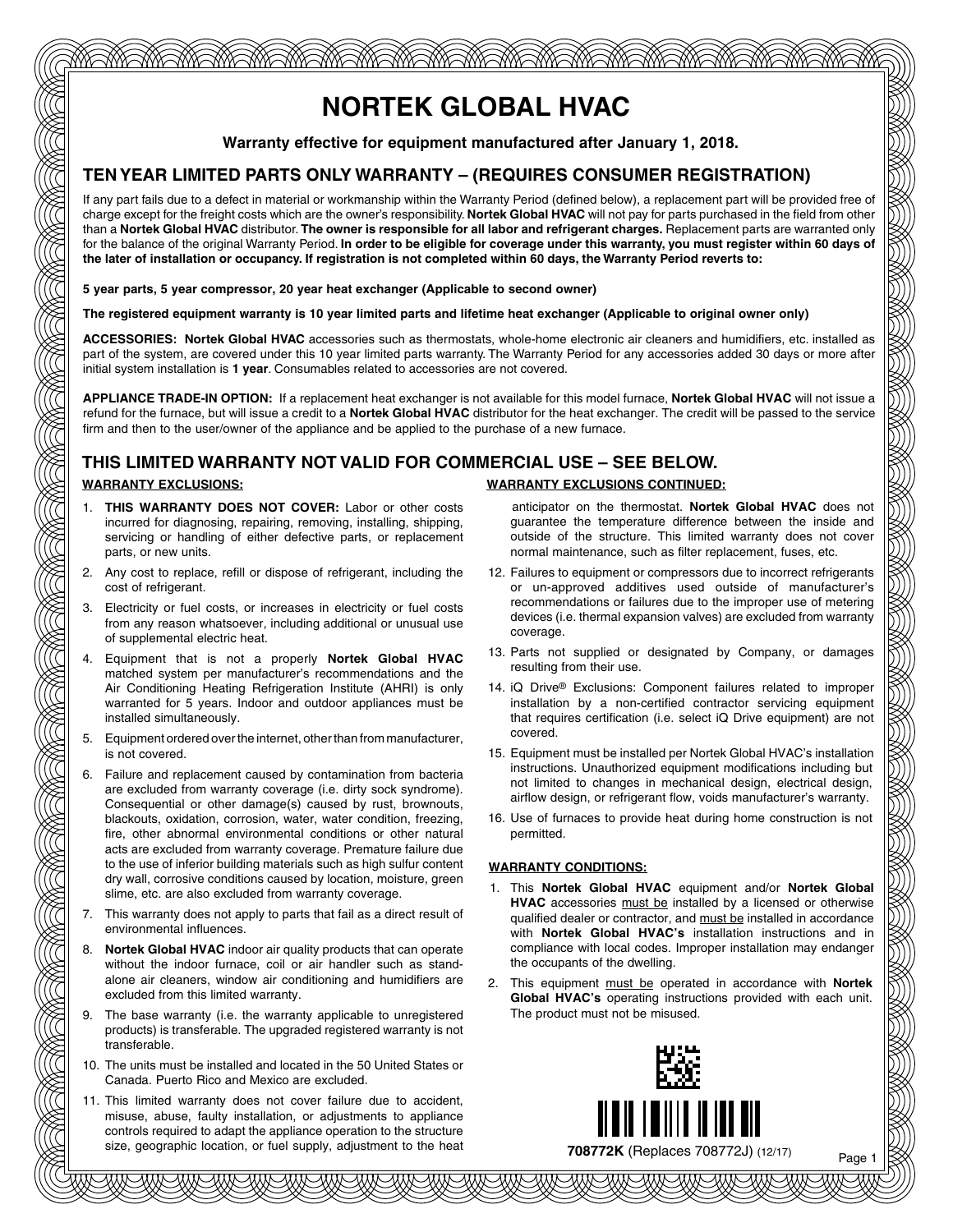#### **WARRANTY CONDITIONS CONTINUED:**

- 3. The equipment's rating plate must not be removed or defaced.
- 4. If the date of original installation cannot be verified, then the warranty period begins (60) days from the date of product manufacture (as indicated by the model and serial number). Proof of purchase may be required at time of service.
- The warranty applies only to products remaining in their original installation location.
- 6. All equipment requires annual maintenance performed by your servicing dealer or an authorized service technician. Filter changes and/or cleaning filters can be performed by you. You or your servicing dealer may be required to submit proof of annual maintenance, including invoices for materials and or labor charges associated with the annual maintenance. Lack of annual maintenance or failure to provide proof of proper annual maintenance may result in denial of claims under your warranty. You will be responsible for payments of denied claims due to lack of annual maintenance. **Nortek Global HVAC** is not responsible for normal maintenance or service or for problems caused by improper installation, application, or operation of the equipment. We recommend semi-annual preventive maintenance inspections on the entire unit and/or accessories by a licensed or otherwise qualified dealer, service technician, or contractor.
- 7. Product registration is not required for the State of California or the Province of Quebec.
- Correct consumer contact information is a warranty claim requirement including: consumer name, address, and phone number.
- 9. **This warranty does not constitute a performance warranty and does not extend to the future performance of goods. It is expressly contemplated by the warranty that any part of the product may contain a defect in material or workmanship, and that any part of the product may fail during the warranty period. The buyer's sole remedy under the warranty is limited to a replacement part in the event a part fails due to a defect in material or workmanship.**
- 10. Warranty claims must be filed by distributor within 90 days of equipment service date.

#### **THERE ARE NO OTHERS WARRANTIES, EXPRESS OR IMPLIED, EXCEPT AS SET FORTH ABOVE.**

**The foregoing warranty is exclusive and in lieu of any other warranties, express or implied, including any warranty of merchantability and any warranty of fitness for a particular purpose, and shall constitute the buyer's sole remedy and Nortek Global HVAC's sole liability for the product or any parts of the product. All implied warranties of merchantability and all implied warranties of fitness for a particular purpose relating to the product or any parts of the product are hereby disclaimed. Under no circumstances shall Nortek Global HVAC be liable for incidental or consequential damages resulting from breach of any express warranty.** 

#### **Instructions to the Owner for Service**

To obtain warranty service, you are required to show the servicer a bill of sale for the equipment or other evidence of purchase to establish the original date of purchase and proof of ownership. If you suspect a defect in your equipment or are in need of service, please contact the installer of the unit to obtain assistance. If unsuccessful, please contact a **Nortek Global HVAC** dealer or **Nortek Global HVAC** distributor in your area. If unable to obtain local assistance, please call:

**Warranty Department Phone: 1-800-422-4328**

#### **Limited Warranty for Commercial Use**

Commercial use of equipment changes the Warranty Period as follows:

Parts are warranted for a period of one year from the original purchase date.

Compressor: If any compressor fails due to a defect in material or workmanship within the first 5 years from the date of original purchase, a replacement compressor will be provided free of charge except for the freight costs which are the owner's responsibility. **Nortek Global HVAC** will not pay for parts purchased in the field from other than a **Nortek Global HVAC** distributor. The owner is responsible for all labor charges. Replacement parts are warranted only for the balance of the original limited warranty period.

Heat Exchanger Parts Coverage: 10 year limited warranty.

# **Consumer Product Registration**

**Register online at: www.nortekhvacwarranty.com**

**Or, for assistance, please call 1-800-422-4328**

Page 2 **708772K** (Replaces 708772J)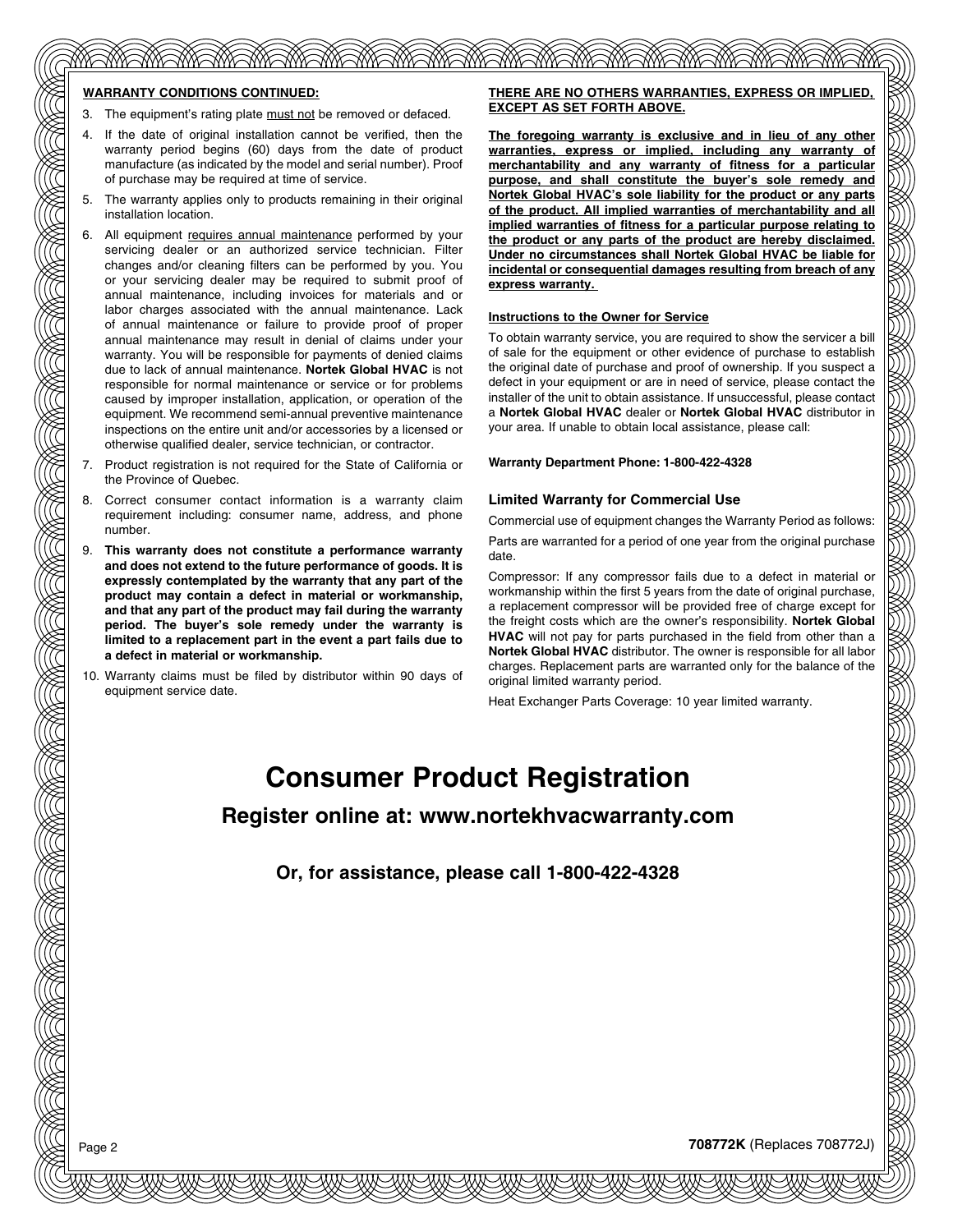# **NORTEK GLOBAL HVAC**

<u> MASA MGA MGA MGA MGA MGA MGA MGA MGA MG</u>

## **Limited Warranty Quality Pledge**

### **Warranty effective for equipment manufactured after January 1, 2018.**

Dear Customer,

Congratulations on your decision to purchase the most reliable heating and cooling equipment. We are so confident in our product performance that we back it with the **Nortek Global HVAC** Quality Pledge:

If the **Heat Exchanger** in your **Nortek Global HVAC** package gas/electric unit or furnace fails to operate during the first year of ownership, under normal use and due to a defect in materials or workmanship, a one-time replacement with a comparable unit will be provided. A one-time labor fee up to \$250 will be paid to the service company to replace the failed piece of above listed equipment. You are responsible for the balance of all labor charges.

Pre-authorization and return of the defective unit are required.

#### **\$250 one-time labor allowance applies to heat exchanger failure only.**

Exclusions:

The residence must be an owner-occupied, single family dwelling (apartment complexes are not covered under the Quality Pledge.)

The warranty must be registered within 60 days of the installation or occupancy. If registration is not completed within 60 days, the Quality Pledge is no longer applicable.

Note: If your equipment is no longer available due to a change in government regulations or a change in technology, **Nortek Global HVAC** will provide the latest equipment available. However, the latest equipment available may require changes to duct work, connecting line set, etc. All necessary changes are the responsibility of the homeowner.

# **Consumer Product Registration**

**Register online at: www.nortekhvacwarranty.com**

**Or, for assistance, please call 1-800-422-4328**

**To find out about other Nortek Global HVAC products, visit us at www.nortekhvac.com**

© Nortek Global HVAC, LLC 2017. All Rights Reserved.

**708772K** (Replaces 708772J)

Page 3